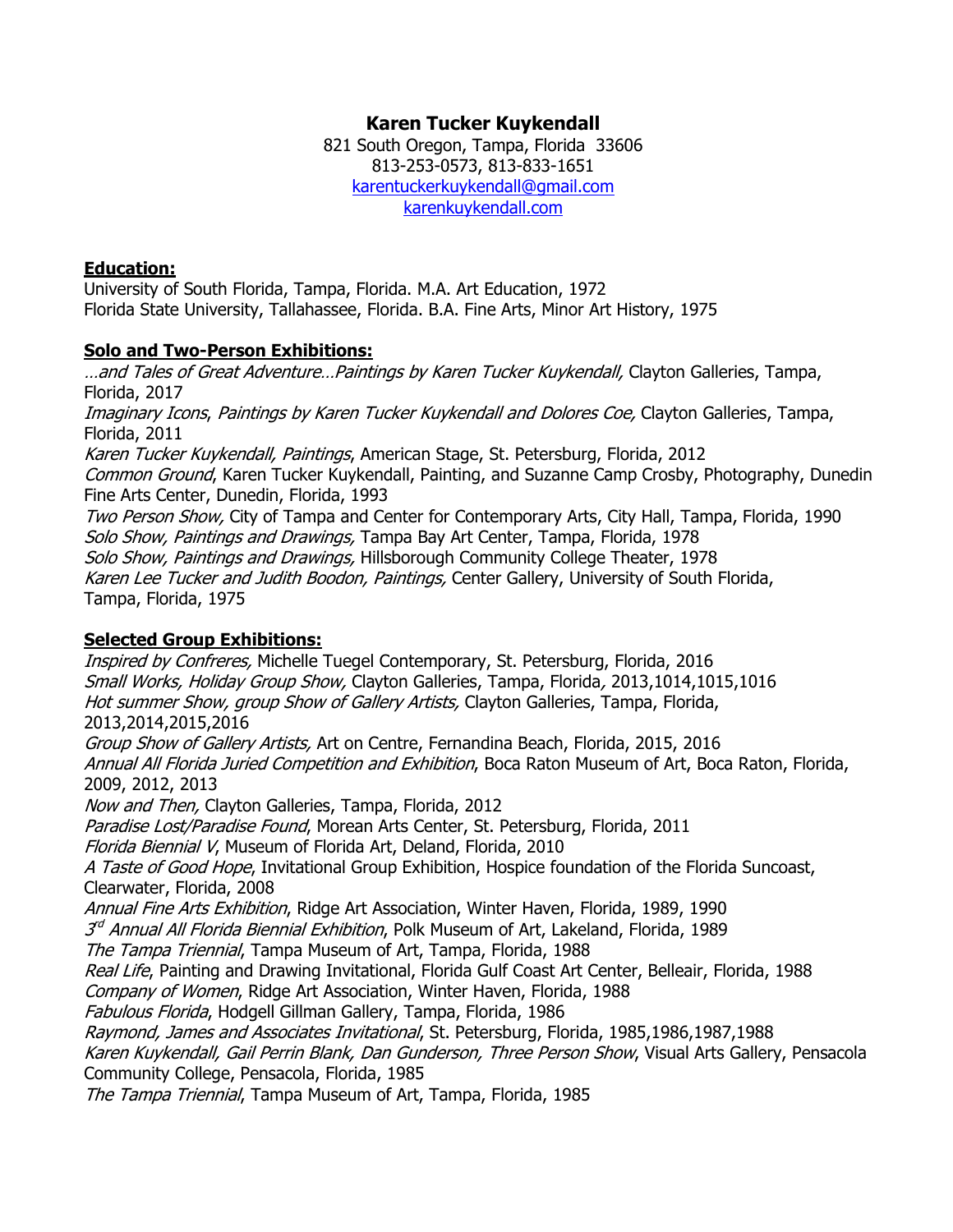Small Works, Valencia Community College Visual Arts Gallery, Orlando, Florida, 1985 Florida Images: Past and Present, the Art Collector Gallery, Gainesville, Florida, 1985 Tampa Bay Award Winners, the Tampa Museum of Art, Tampa, Florida, 1985 Gasparilla's Best, Tampa Museum of Art, Tampa, Florida, 1985 Roots in Realism, the Richard B. Baumgardner Center for the Performing Arts, Ruth Eckerd Hall, Clearwater, Florida, 1985 The Prospective Show, Florida Center for Contemporary Art, Tampa, Florida, 1985 46<sup>th</sup> Annual Exhibition of Contemporary American Painting, Society of the Four Arts, Palm Beach, Florida, 1984 Greetings from Florida, Gallery 600, Largo, Florida, 1984 Discover Florida Artists, Barbara Gillman Gallery, Miami, Florida, 1984 Loch Haven Arts Center Annual Juried Exhibition, Orlando, Florida, 1984 Women Art, Lee Scarfone Gallery, Tampa, Florida, 1984 Closet Art: Out of Sight, Under Cover, Florida West Coast Women's Caucus for the Arts, Soho South Gallery, Safety Harbor, Florida, 1984 Cityscapes, the Artists' Alliance, Tampa, Florida, 1983 Florida Realists, Manatee Art Center, Bradenton, Florida, 1983 Showcase of Regional Artists, Richard B. Baumgardner Center for the Performing Arts at Ruth Eckerd Hall, Clearwater, Florida, 1983 Florida's West Coast Artists Visit North Miami, North Miami Museum and Arts Center, Miami, Florida, 1983 Florida Visual Artists Fellowship Exhibition, Tallahassee, Florida, 1983 Florida Painting, the Jacksonville Art Museum, Jacksonville, Florida, 1982 Pinellas County Arts Council's Invitational, Showcase of Excellence, Safety Harbor, Florida, 1982 Tampa Bay '82, Tampa Museum of Art, Tampa, Florida, 1982 Drawing: A Florida Perspective, Valencia Community College Gallery, Orlando, Florida, 1981 Realism Invitational, Southeastern Center for Contemporary Art, Winston-Salem, North Carolina, 1981

## **Public Collections:**

The Tampa Museum of Art, Tampa, Florida The Polk Museum of Art, Lakeland, Florida TECO, Tampa, Florida Rollins College, Winter Park, Florida Pensacola Community College, Pensacola, Florida City of Clearwater, Clearwater, Florida Capitol Building, House of Representatives, Tallahassee, Florida Florida Department of Natural Resources, Marjory Stoneman Douglas Building, Tallahassee, Florida

## **Publications and Media:**

Tampa Review, Literary Journal of the University of Tampa, Beulahland, My Beulahland... Self Portrait of a 20<sup>th</sup> Century Florida Cracker, oil on canvas, 1996

Cover Art, Jump Rope Queen and Other Stories by Karen Loeb, New Rivers Press, Minneapolis Minnesota,

Illustrations for *Focus on Florida*, published by Konglomerati Press, Vol. VI, Number 3, 1983 Drawings and Border Ornament Design for *Florida Poems*, Konglomerati Press, Gulfport, Florida, 1981